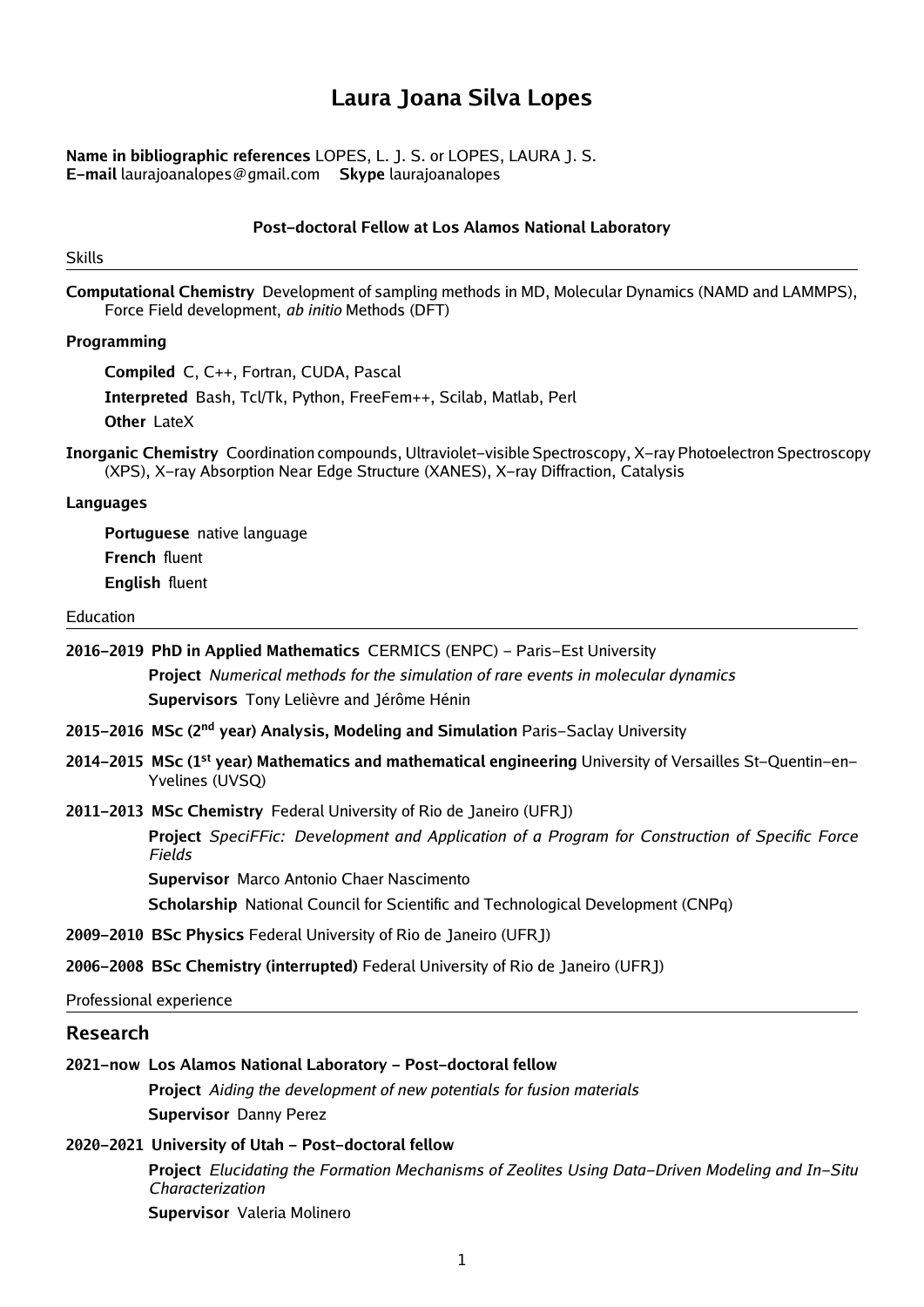## **2016 CERMICS (ENPC) - Internship for 2nd year Master's degree**

**Project** *Adaptive Multilevel Splitting Method: theoretical aspects and applications* **Supervisor** Tony Lelièvre

#### **2013-2014 National Laboratory of Scientific Computation (LNCC) - Brazil**

**Project** *Construction of a Pipeline for identification of Repetitive Sequences in oysters of economic interest*

**Supervisor** Ana Tereza Ribeiro de Vasconcelos

**Scholarship** Reinforcement Program of Institutional Capacities from the Ministry of Science, Technology and Innovation (PCI-DC, Master level)

### **2008 National Laboratory of Synchrotron Light (LNLS) - Brazil Project** *XRD in situ in industrial catalysts: deployment of instrumentation and measurements of a HTS* catalyst **Supervisor** Daniela Zanchet

**Scholarship** XVII Summer Scholarship Program

### **2006-2009 Federal University of Rio de Janeiro (UFRJ)**

**Project** *Coordination Compounds of Copper and Cobalt with dithiolates*

**Supervisors** Nádia Maria Comerlato and Cássia Curan Turci

**Scholarship** Scholarship Program for Scientific Initiation from the National Council for Scientific and Technological Development (CNPq/PIBIC)

### **Teaching**

- **2018 Teaching Assistant** Mathematical tools for physics and electronics (ESIEE Paris)
- **2018 Teaching Assistant** Differential Equations (programming course) Pierre and Marie Curie University (UPMC)
- **2013-2014 Lecturer** Chemistry I (laboratory course) Distance Higher Education Centre of Rio de Janeiro State (CEDERJ)
- **2013 Lecturer** Physics Preparatory course for entrance exams to universities (PVS CEDERJ)
- **2011 Lecturer** Mathematics Preparatory course for entrance exams to universities (PVS CEDERJ)
- **2010 Tutor** Computational Methods in Physics I Federal University of Rio de Janeiro (UFRJ)
- **2010 Tutor** Physics III Federal University of Rio de Janeiro (UFRJ)

**2009 Tutor** Experimental Physics I - Federal University of Rio de Janeiro (UFRJ)

Scientific Production

### **Peer reviewed**

- 1. HÉNIN, J., **LOPES, L. J. S.**, GIACOMO, F. *Human learning for molecular simulations: the Collective Variables Dashboard in VMD* Journal of Chemical Theory and Computation **(accepted)**
- 2. BERTOLAZZO, A. A., DHABAL, D., **LOPES, L. J. S.**, WALKER, S. K., MOLINERO, V. *Unstable and Metastable Mesophases Can Assist in the Nucleation of Porous Crystals* The Journal of Physical Chemistry C **(accepted)**
- 3. **LOPES, L. J. S.**, LELIÈVRE, T. *Analysis of the Adaptive Multilevel Splitting method on the isomerization of alanine dipeptide* Journal of Computational Chemistry 40 (11), **2019**
- 4. **LOPES, L. J. S.**, COMERLATO, N. M., GUERRA, A. C. O., TURCI, C. C., FERREIRA, G. B. *Vibrational and Electronic Spectroscopy of Neutral Antimony Coordination Compounds of the 1,3-Dithiole-2-thione-4,5 dithiolate (dmit)* The Journal of Physical Chemistry. A. , v.116, p.2244 - 2260, **2012**
- 5. ZANCHET, D., RODELLA, C. B., **LOPES, L. J. S.**, LOGLI, M. A., VICENTINI, V. P., WEN, W., HANSON, J. C., RODRIGUEZ, J. A. *In situ time-resolved X-ray diffraction studies of Fe2O3 and Cu, Cr-Fe2O3 catalysts for the water-gas shift reaction* AIP Conference Proceedings 1092 (25) **2009**